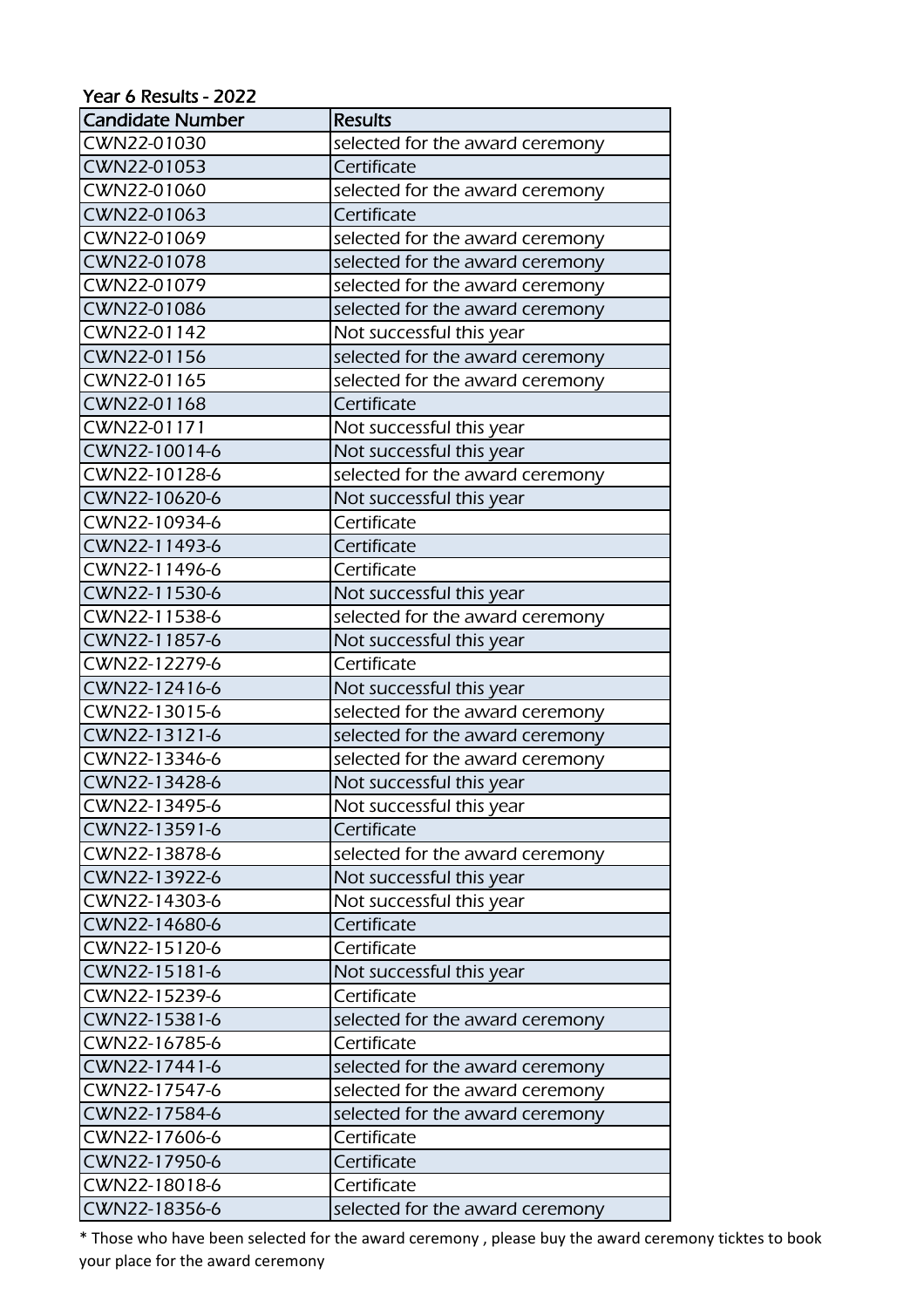| <b>Candidate Number</b> | <b>Results</b>                  |
|-------------------------|---------------------------------|
| CWN22-18386-6           | selected for the award ceremony |
| CWN22-18654-6           | Certificate                     |
| CWN22-18659-6           | Not successful this year        |
| CWN22-19486-6           | selected for the award ceremony |
| CWN22-19700-6           | selected for the award ceremony |
| CWN22-19744-6           | selected for the award ceremony |
| CWN22-19998-6           | selected for the award ceremony |
| CWN22-20152-6           | Certificate                     |
| CWN22-20570-6           | Certificate                     |
| CWN22-210013-6-D        | Certificate                     |
| CWN22-21544-6           | selected for the award ceremony |
| CWN22-21778-6           | selected for the award ceremony |
| CWN22-2248              | selected for the award ceremony |
| CWN22-22601-6           | Not successful this year        |
| CWN22-22602-6 D         | selected for the award ceremony |
| CWN22-23284-6           | selected for the award ceremony |
| CWN22-24032-6           | selected for the award ceremony |
| CWN22-24238-6           | Certificate                     |
| CWN22-24408-6           | selected for the award ceremony |
| CWN22-24418-6           | selected for the award ceremony |
| CWN22-24888-6           | Certificate                     |
| CWN22-25323-6           | selected for the award ceremony |
| CWN22-25527-6           | selected for the award ceremony |
| CWN22-25814-6           | selected for the award ceremony |
| CWN22-26069-6           | Not successful this year        |
| CWN22-26522-6           | selected for the award ceremony |
| CWN22-26788-6           | Certificate                     |
| CWN22-27089-6           | Certificate                     |
| CWN22-27799-6           | selected for the award ceremony |
| CWN22-28650-6           | Certificate                     |
| CWN22-28914-6           | Not successful this year        |
| CWN22-29062-6           | selected for the award ceremony |
| CWN22-29285-6           | Certificate                     |
| CWN22-29637-6           | Certificate                     |
| CWN22-29973-6           | selected for the award ceremony |
| CWN22-29980-6           | Not successful this year        |
| CWN22-30069-6           | Certificate                     |
| CWN22-30202-6           | selected for the award ceremony |
| CWN22-30389-6           | Not successful this year        |
| CWN22-30419-6           | Certificate                     |
| CWN22-30432-6           | selected for the award ceremony |
| CWN22-30954-6           | selected for the award ceremony |
| CWN22-31127-6           | selected for the award ceremony |
| CWN22-31181-6           | selected for the award ceremony |
| CWN22-31418-6           | selected for the award ceremony |
| CWN22-31479-6           | selected for the award ceremony |
| CWN22-31582-6           | Certificate                     |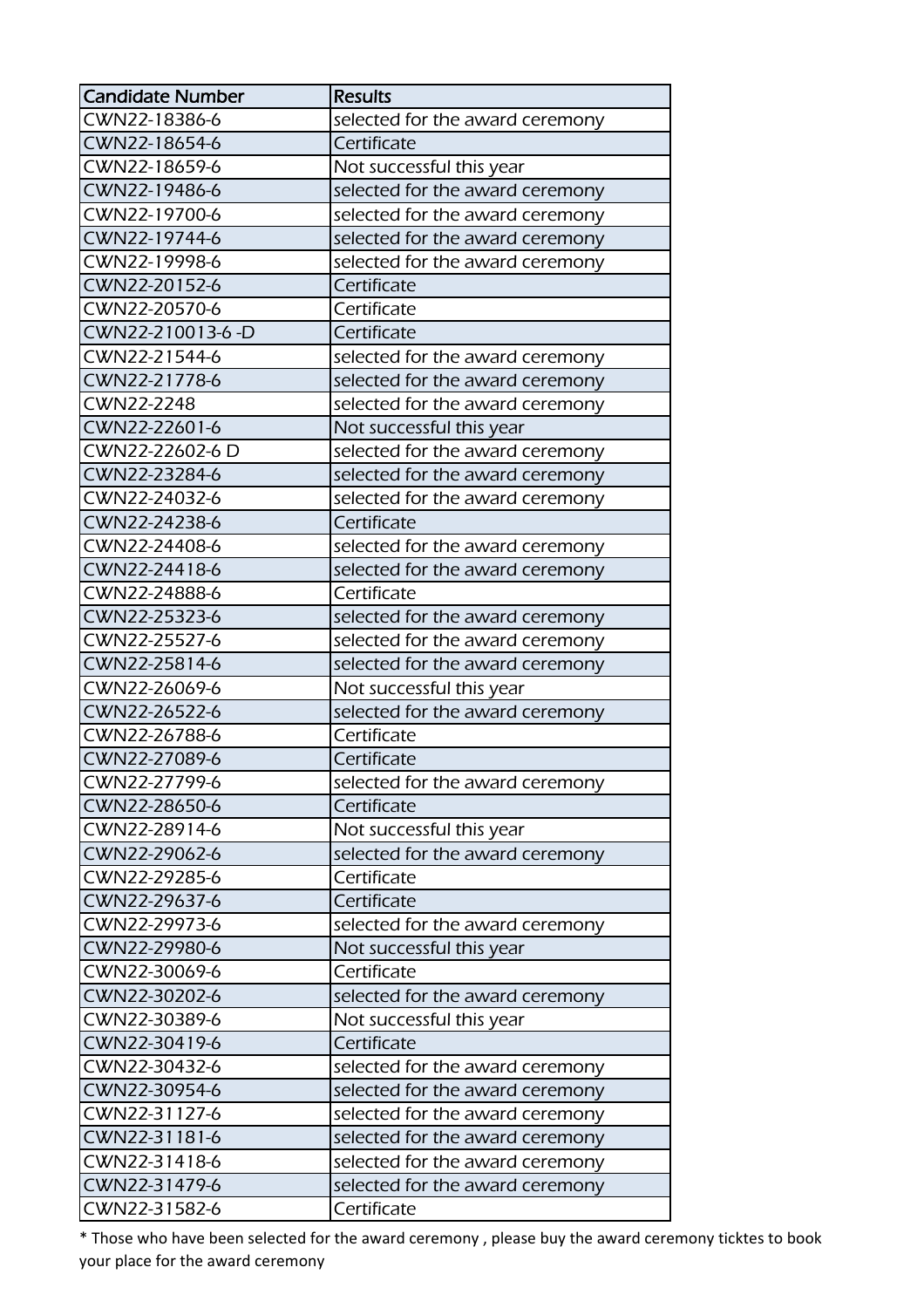| <b>Candidate Number</b> | <b>Results</b>                  |
|-------------------------|---------------------------------|
| CWN22-31781-6           | Not successful this year        |
| CWN22-32873-6           | Certificate                     |
| CWN22-33087-6           | selected for the award ceremony |
| CWN22-33218-6           | Not successful this year        |
| CWN22-33492-6           | Certificate                     |
| CWN22-3439              | Certificate                     |
| CWN22-34679-6           | Not successful this year        |
| CWN22-34739-6           | Certificate                     |
| CWN22-34968-6           | Certificate                     |
| CWN22-35093-6           | Not successful this year        |
| CWN22-35480-6           | Not successful this year        |
| CWN22-35965-6           | Certificate                     |
| CWN22-37038-6           | selected for the award ceremony |
| CWN22-37412-6           | selected for the award ceremony |
| CWN22-37463-6           | selected for the award ceremony |
| CWN22-37478-6           | Not successful this year        |
| CWN22-38533-6           | Certificate                     |
| CWN22-38638-6           | Certificate                     |
| CWN22-38823-6           | selected for the award ceremony |
| CWN22-39044-6           | selected for the award ceremony |
| CWN22-39671-6           | Certificate                     |
| CWN22-39789-6           | Certificate                     |
| CWN22-40595-6           | selected for the award ceremony |
| CWN22-41541-6           | selected for the award ceremony |
| CWN22-41762-6           | Certificate                     |
| CWN22-42541-6           | Certificate                     |
| CWN22-42781-6           | Certificate                     |
| CWN22-42946-6           | Not successful this year        |
| CWN22-43520-6           | Certificate                     |
| CWN22-43863-6           | selected for the award ceremony |
| CWN22-43943-6           | selected for the award ceremony |
| CWN22-44704-6           | Not successful this year        |
| CWN22-45200-6           | Not successful this year        |
| CWN22-45568-6           | Certificate                     |
| CWN22-45845-6           | Not successful this year        |
| CWN22-46152-6           | Certificate                     |
| CWN22-46323-6           | selected for the award ceremony |
| CWN22-46500-6           | selected for the award ceremony |
| CWN22-46879-6           | Not successful this year        |
| CWN22-47153-6           | selected for the award ceremony |
| CWN22-47442-6           | Certificate                     |
| CWN22-47471-6           | Certificate                     |
| CWN22-47837-6           | Not successful this year        |
| CWN22-48108-6           | Certificate                     |
| CWN22-48348-6           | selected for the award ceremony |
| CWN22-48530-6           | selected for the award ceremony |
| CWN22-48738-6           | selected for the award ceremony |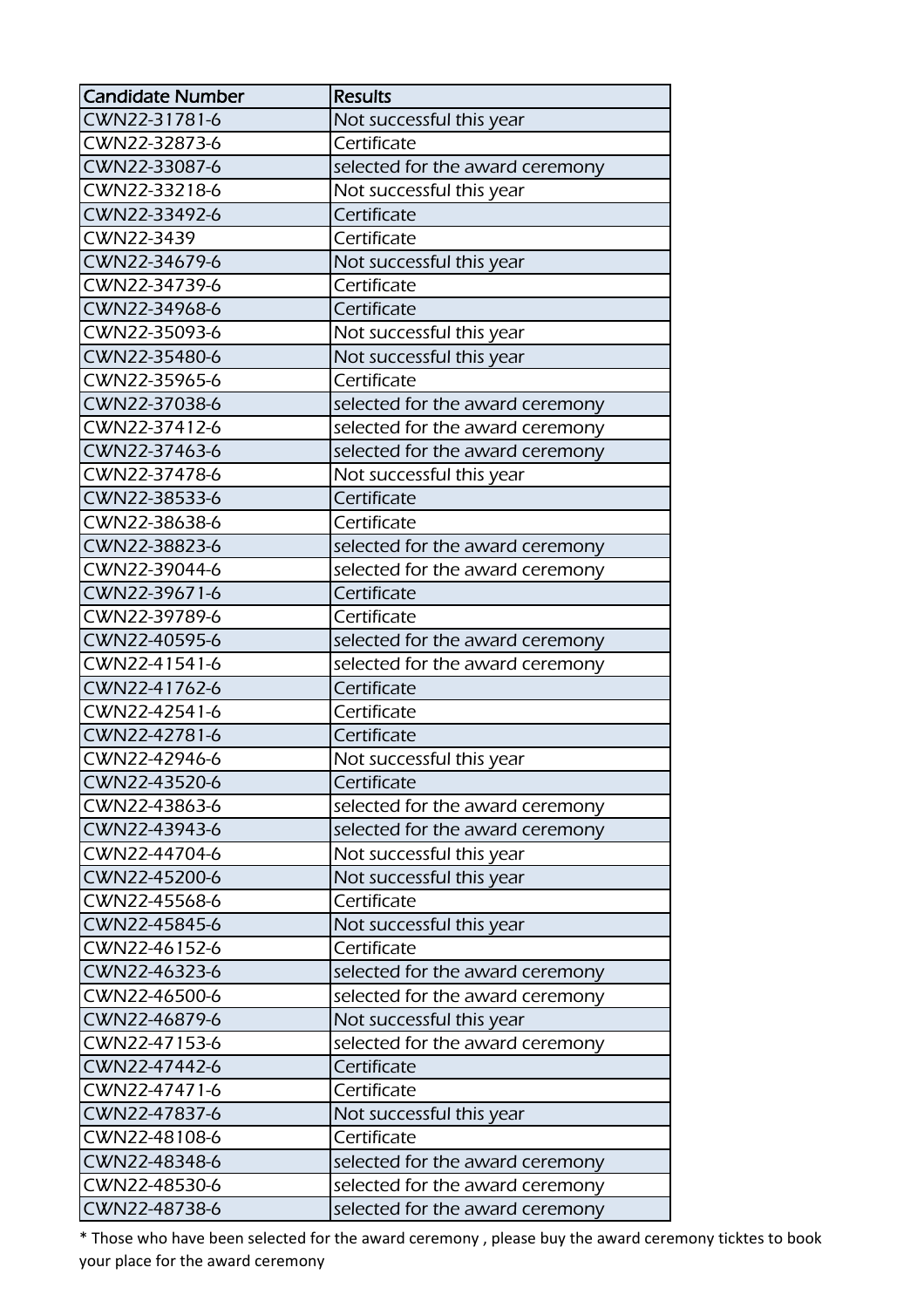| <b>Candidate Number</b> | <b>Results</b>                  |
|-------------------------|---------------------------------|
| CWN22-49224-6           | selected for the award ceremony |
| CWN22-49278-6           | Not successful this year        |
| CWN22-49485-6           | selected for the award ceremony |
| CWN22-49667-6           | selected for the award ceremony |
| CWN22-49730-6           | Certificate                     |
| CWN22-49750-6           | Certificate                     |
| CWN22-50673-6           | Not successful this year        |
| CWN22-50741-6           | Not successful this year        |
| CWN22-50764-6           | Certificate                     |
| CWN22-51191-6           | Not successful this year        |
| CWN22-51838-6           | Certificate                     |
| CWN22-51949-6           | Certificate                     |
| CWN22-52084-6           | Not successful this year        |
| CWN22-52320-6           | selected for the award ceremony |
| CWN22-52816-6           | Certificate                     |
| CWN22-52892-6           | selected for the award ceremony |
| CWN22-52925-6           | selected for the award ceremony |
| CWN22-53173-6           | selected for the award ceremony |
| CWN22-53496-6           | Certificate                     |
| CWN22-53521-6           | Not successful this year        |
| CWN22-54336-6           | Certificate                     |
| CWN22-54523-6           | selected for the award ceremony |
| CWN22-54550-6           | selected for the award ceremony |
| CWN22-54655-6           | Certificate                     |
| CWN22-55117-6           | Not successful this year        |
| CWN22-55150-6           | selected for the award ceremony |
| CWN22-55281-6           | Not successful this year        |
| CWN22-56060-6           | selected for the award ceremony |
| CWN22-56096-6           | Not successful this year        |
| CWN22-56642-6           | Not successful this year        |
| CWN22-57227-6           | Certificate                     |
| CWN22-57873-6           | selected for the award ceremony |
| CWN22-58116-6           | Certificate                     |
| CWN22-58435-6           | selected for the award ceremony |
| CWN22-58538-6           | Certificate                     |
| CWN22-58757-6           | selected for the award ceremony |
| CWN22-58778-6           | Not successful this year        |
| CWN22-59637-6           | selected for the award ceremony |
| CWN22-61178-6           | Certificate                     |
| CWN22-61332-6           | Certificate                     |
| CWN22-61361-6           | selected for the award ceremony |
| CWN22-61980-6           | Certificate                     |
| CWN22-61984-6           | Not successful this year        |
| CWN22-62102-6           | selected for the award ceremony |
| CWN22-62634-6           | Certificate                     |
| CWN22-62824-6           | Certificate                     |
| CWN22-63000-6           | selected for the award ceremony |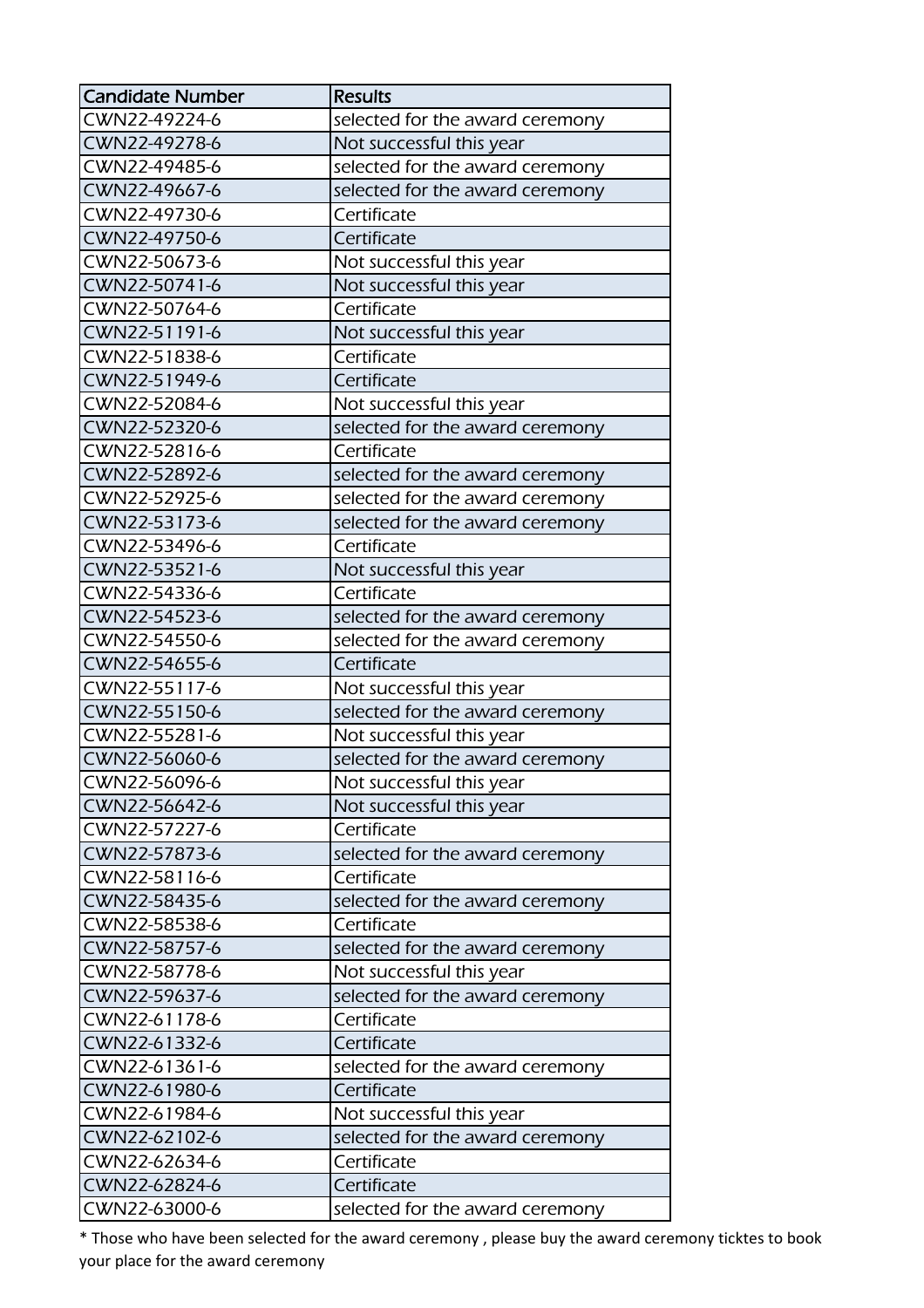| <b>Candidate Number</b> | <b>Results</b>                  |
|-------------------------|---------------------------------|
| CWN22-63124-6           | Certificate                     |
| CWN22-63406-6           | selected for the award ceremony |
| CWN22-63806-6           | selected for the award ceremony |
| CWN22-63859-6           | Certificate                     |
| CWN22-63911-6           | selected for the award ceremony |
| CWN22-64074-6           | Certificate                     |
| CWN22-64676-6           | Certificate                     |
| CWN22-64817-6           | Not successful this year        |
| CWN22-65280-6           | Not successful this year        |
| CWN22-66313-6           | Certificate                     |
| CWN22-66678-6           | Not successful this year        |
| CWN22-66724-6           | Certificate                     |
| CWN22-66772-6           | Certificate                     |
| CWN22-66953-6           | Not successful this year        |
| CWN22-67307-6           | selected for the award ceremony |
| CWN22-68008-6           | selected for the award ceremony |
| CWN22-68148-6           | Not successful this year        |
| CWN22-68211-6           | selected for the award ceremony |
| CWN22-68793-6           | selected for the award ceremony |
| CWN22-68887-6           | selected for the award ceremony |
| CWN22-69376-6           | selected for the award ceremony |
| CWN22-69955-6           | Not successful this year        |
| CWN22-70179-6           | selected for the award ceremony |
| CWN22-70181-6           | Not successful this year        |
| CWN22-70553-6           | selected for the award ceremony |
| CWN22-70671-6           | Certificate                     |
| CWN22-70684-6           | selected for the award ceremony |
| CWN22-70694-6           | Certificate                     |
| CWN22-70820-6           | Certificate                     |
| CWN22-71068-6           | Not successful this year        |
| CWN22-71191-6           | Certificate                     |
| CWN22-71420-6           | Certificate                     |
| CWN22-72049-6           | Certificate                     |
| CWN22-72383-6           | Certificate                     |
| CWN22-72568-6           | selected for the award ceremony |
| CWN22-72844-6           | selected for the award ceremony |
| CWN22-73168-6           | selected for the award ceremony |
| CWN22-73763-6           | selected for the award ceremony |
| CWN22-75273-6           | Not successful this year        |
| CWN22-75671-6           | Certificate                     |
| CWN22-75870-6           | selected for the award ceremony |
| CWN22-76036-6           | Certificate                     |
| CWN22-77670-6           | selected for the award ceremony |
| CWN22-78739-6           | selected for the award ceremony |
| CWN22-78832-6           | Certificate                     |
| CWN22-78850-6           | selected for the award ceremony |
| CWN22-79189-6           | selected for the award ceremony |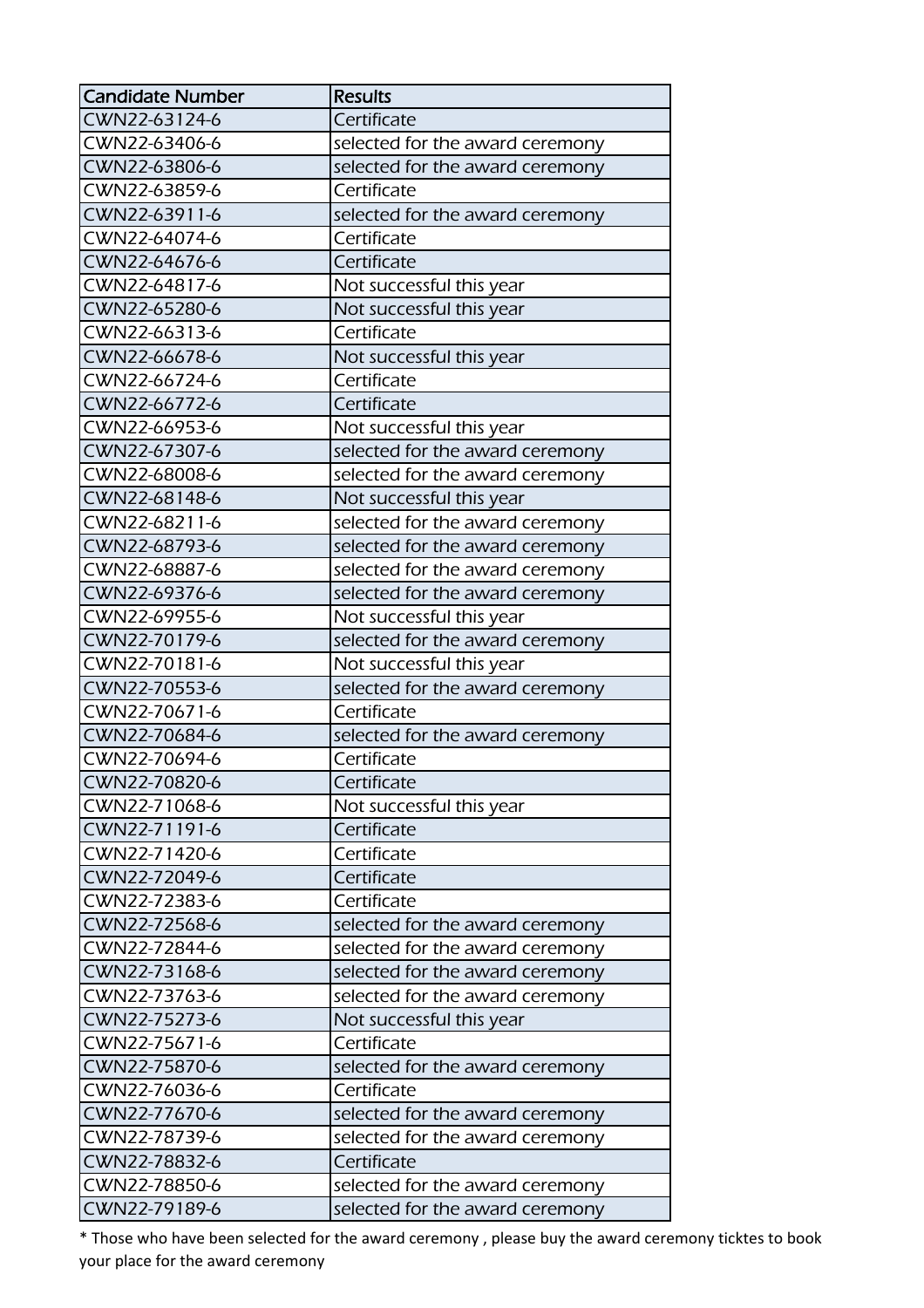| <b>Candidate Number</b> | <b>Results</b>                  |
|-------------------------|---------------------------------|
| CWN22-79248-6           | selected for the award ceremony |
| CWN22-79364-6           | selected for the award ceremony |
| CWN22-79695-6           | selected for the award ceremony |
| CWN22-80976-6           | selected for the award ceremony |
| CWN22-81514-6           | selected for the award ceremony |
| CWN22-81923-6           | selected for the award ceremony |
| CWN22-81946-6           | Not successful this year        |
| CWN22-81971-6           | selected for the award ceremony |
| CWN22-82390-6           | Certificate                     |
| CWN22-83621-6           | selected for the award ceremony |
| CWN22-83794-6           | Certificate                     |
| CWN22-84036-6           | selected for the award ceremony |
| CWN22-84096-6           | Not successful this year        |
| CWN22-84234-6           | Certificate                     |
| CWN22-84620-6           | selected for the award ceremony |
| CWN22-84743-6           | selected for the award ceremony |
| CWN22-84901-6           | selected for the award ceremony |
| CWN22-84978-6           | Certificate                     |
| CWN22-86047-6           | selected for the award ceremony |
| CWN22-86227-6           | Not successful this year        |
| CWN22-87542-6           | selected for the award ceremony |
| CWN22-88230-6           | selected for the award ceremony |
| CWN22-88485-6           | Not successful this year        |
| CWN22-88628-6           | Not successful this year        |
| CWN22-88891-6           | selected for the award ceremony |
| CWN22-88984-6           | selected for the award ceremony |
| CWN22-89020-6           | selected for the award ceremony |
| CWN22-89104-6           | selected for the award ceremony |
| CWN22-89163-6           | Certificate                     |
| CWN22-89761-6           | Certificate                     |
| CWN22-90298-6           | Certificate                     |
| CWN22-90373-6           | selected for the award ceremony |
| CWN22-91049-6           | selected for the award ceremony |
| CWN22-91657-6           | Not successful this year        |
| CWN22-91668-6           | Not successful this year        |
| CWN22-91826-6           | Not successful this year        |
| CWN22-91859-6           | Not successful this year        |
| CWN22-91981-6           | selected for the award ceremony |
| CWN22-92242-6           | selected for the award ceremony |
| CWN22-92244-6           | Not successful this year        |
| CWN22-94155-6           | selected for the award ceremony |
| CWN22-94676-6           | selected for the award ceremony |
| CWN22-94784-6           | Certificate                     |
| CWN22-95645-6           | selected for the award ceremony |
| CWN22-95987-6           | selected for the award ceremony |
| CWN22-96022-6           | selected for the award ceremony |
| CWN22-96876-6           | selected for the award ceremony |